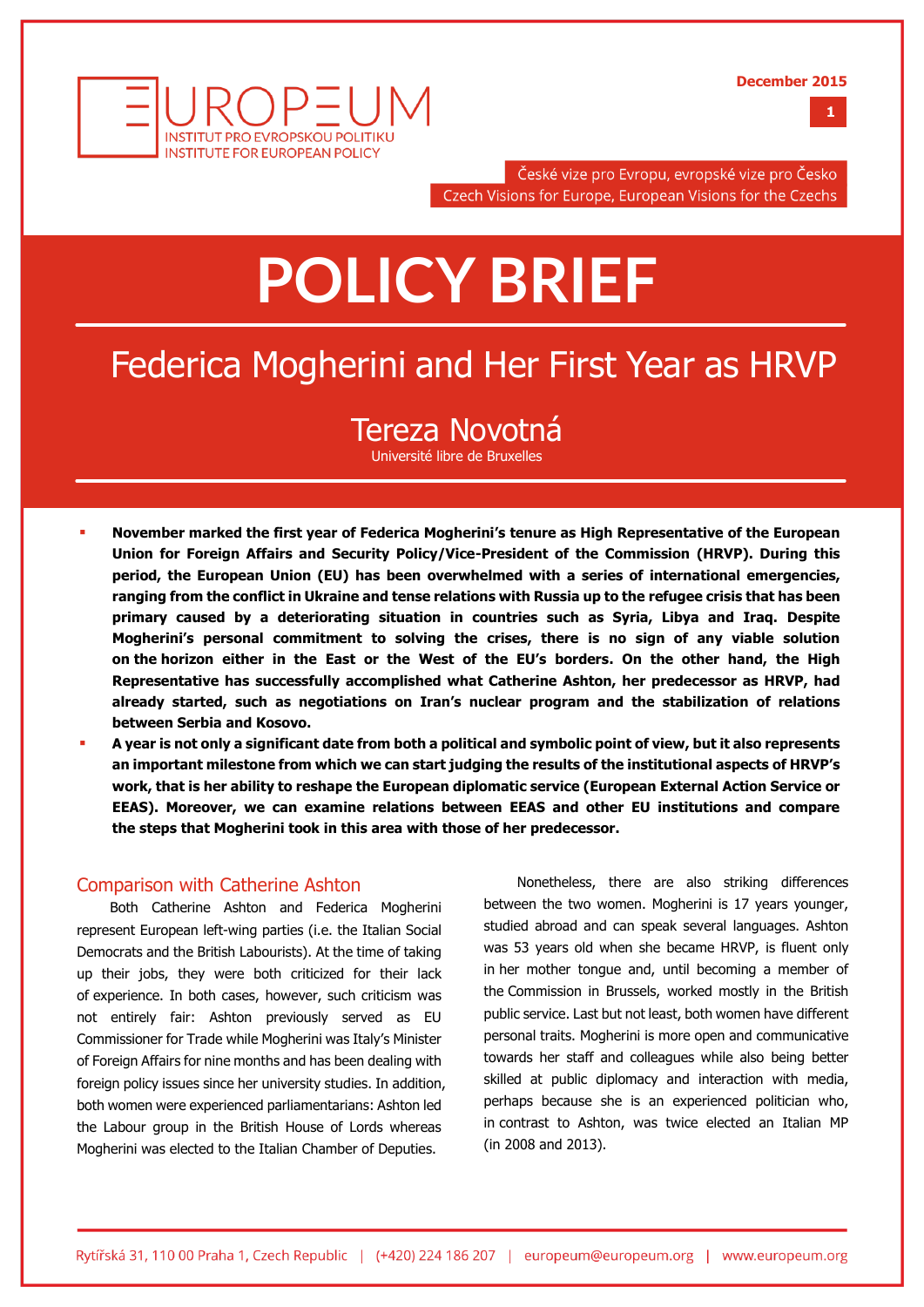



České vize pro Evropu, evropské vize pro Česko Czech Visions for Europe, European Visions for the Czechs

Ashton was also heftily criticized because of her reported inclination to 'micromanage' and inability to delegate tasks, but also due to her mistrust towards the wider surroundings apart from her closest collaborators. Yet Ashton excelled in 'quiet diplomacy' behind closed doors, such as with the negotiations on the Iran nuclear issue and the normalization of relations between Serbia and Kosovo. Nonetheless, both HRVPs came into their posts under different circumstances and were faced with different challenges. Ashton had the thankless task of building the EU's diplomatic service from scratch which she spent a considerable part of her term in the office on, while Mogherini can fully devote her time and skills to the real substance of her work: the creation of a European foreign policy.

#### Relations with the European Commission

Despite the usual claim about the double role of an HRVP, we can argue that any HRVP is in fact 'triple hatted': she wears an 'HR hat' related to her responsibility for the Common Foreign and Security Policy (CFSP), a 'VP hat' as the Commission's Vice-Presidential and, finally, a third hat as a chair of the various formations in the Foreign Affairs Council (FAC). Ashton bore frequent criticism for the fact that she has neglected her VP hat by 'forgetting' it at home in the drawer. As a result, relations between EEAS and the Commission were close to the freezing point. So far it seems that Mogherini has proactively fixed the problem by 'putting her VP hat back on'.

Thanks to the agreement with Jean-Claude Juncker, the President of the Commission, Mogherini moved her office from the EEAS HQ to Berlaymont, the seat of the Commission, which facilitates her daily contact with other Commissioners. In spite of a heavy international travel

j

schedule, Mogherini also regularly participates in the weekly College of Commissioners meetings. During the first year of her term in the office, Mogherini attended about 70.7% of the College meetings. Ashton, in contrast, was often absent: during her five years as HRVP, Ashton took part in, on average,  $45.7\%$ <sup>1</sup> of these meetings. Consequently, not only was the British voice often missing while taking decisions in the College, but she also met her Commissioner colleagues less often and hence knew them less.

President Juncker has restructured the current Commission into several clusters that are led by the Commission's Vice-Presidents. Out of seven teams, Mogherini chairs the group which is in charge of the EU's external policies (the so-called Group on External Action).<sup>2</sup> The rationale is to intertwine and coordinate purely foreign policy issues with the EU's internal policies that have an external dimension, including international trade, migration, energy security and climate change. A Relex Group of Commissioners existed during the previous Barroso Commission in a slightly different form but it rarely met, notwithstanding any chance of being chaired by Ashton. In a similar vein, Mogherini is much keener on releasing statements and co-organizing visits with her fellow Commissioners. It can therefore be argued that both Juncker and Mogherini are more interested in pushing for the 'comprehensive approach' and connecting the EEAS with the Commission both at political and institutional levels.

Last but not least, Mogherini hired half of her Cabinet out of Commission officials. Stefano Manservisi, head of her Cabinet, is a life-long Commission official (he focused, among others, on home affairs and migration, an experience that Mogherini can draw well on during the current refugee crisis). Moreover, before joining Mogherini's Cabinet, Manservisi served as EU Ambassador

<sup>&</sup>lt;sup>1</sup> The author calculated the data based on the minutes of the College of Commissioners meetings during 2010-2015, see here:

[http://ec.europa.eu/transparency/regdoc/index.cfm;jsessionid=B8](http://ec.europa.eu/transparency/regdoc/index.cfm;jsessionid=B8C11F26C8AFD4857DCFB861B77DD4CA.cfusion14501?fuseaction=gridyear) [C11F26C8AFD4857DCFB861B77DD4CA.cfusion14501?fuseaction=](http://ec.europa.eu/transparency/regdoc/index.cfm;jsessionid=B8C11F26C8AFD4857DCFB861B77DD4CA.cfusion14501?fuseaction=gridyear) [gridyear](http://ec.europa.eu/transparency/regdoc/index.cfm;jsessionid=B8C11F26C8AFD4857DCFB861B77DD4CA.cfusion14501?fuseaction=gridyear) (accessed 1 November 2015).

The Group on External Action consists of Commissioner responsible for European Neighbourhood Policy and Enlargement Negotiations (Johannes Hahn, Austria), Trade (Cecilia Malmström,

Sweden), International Cooperation and Development (Neven Mimica, Croatia) and Humanitarian Aid and Crisis Management (Christos Stylianides, Cyprus). In addition, other Commissioners may be invited, thus enlarging the Relex Group into the entire foreign policy cluster, including Commissioners responsible for Climate Action and Energy (Miguel Arias Cañete, Spain), Migration, Home Affairs and Citizenship (Dimitris Avramopoulos, Greece) and Transport (Violeta Bulc, Slovenia).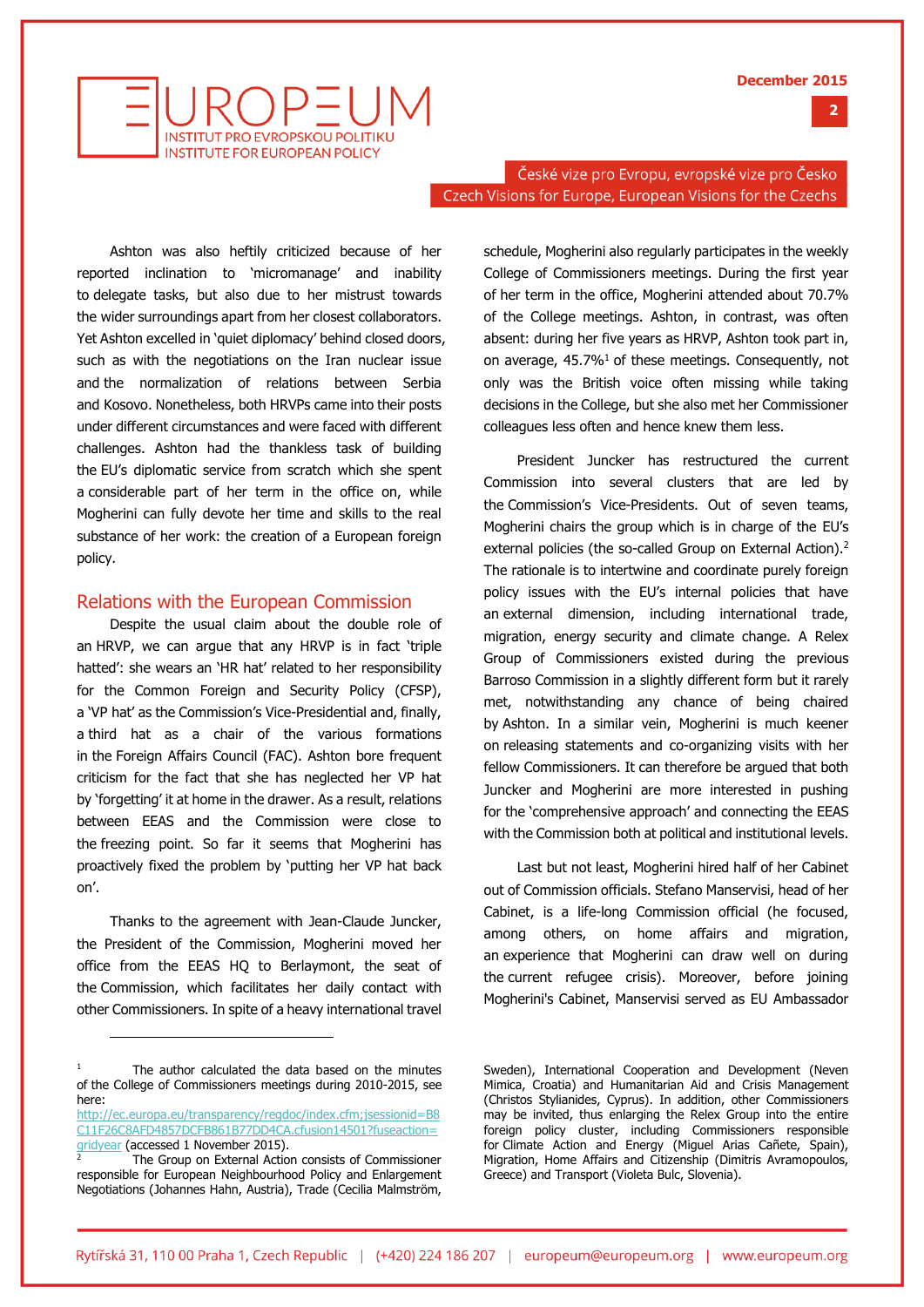



České vize pro Evropu, evropské vize pro Česko Czech Visions for Europe, European Visions for the Czechs

to Turkey, one of the key countries in tackling the migration wave. Oliver Rentschler, who was a German diplomat before coming to Ashton's Cabinet four years ago, was kept on as Mogherini's Deputy Head of Cabinet. After the retirement of Pierre Vimont from the post of the Secretary General of the EEAS, i.e. the highest-ranking official within the European diplomatic service, Mogherini replaced him with Alain Le Roy, another senior French diplomat. Le Roy who joined the EEAS as of 1 March 2015 is in charge of the service's restructuring. Together with Nathalie Tocci, an independent Italian think-tank analyst from the Rome-based Istituto Affari Internazionali, Le Roy oversees the drafting of the new European Global Strategy. Le Roy's nomination was allegedly an outcome of a bargain between Italian Prime Minister Renzi and French President Hollande who, in exchange for this top post within EEAS, agreed to Mogherini's appointment as HRVP. Yet these personnel reshuffles have indeed contributed to an improved climate and increased trust between the HRVP (and her office), the Commission and EU Member States.

#### Relations with the European Parliament

Even though relations between Ashton and the European Parliament (EP) did not suffer as much as relations with the Commission, Mogherini has further upgraded the former. Mogherini sailed through her nomination hearing in the EP without any major glitch not only because MEPs did not want to upset the trade-offs about the highest posts at the top of the EU, but also thanks to her good performance. Since then, Mogherini maintains good links with the EP by, for instance, regularly attending the EP's plenary sessions. This is in a stark contrast with Ashton's practices: MEPs were often annoyed with Ashton's lack of personal participation in the EP sessions who often instead sent a substitute. Moreover, Mogherini has so far kept an exceptionally good and frequent contact with the EP's Committee on Foreign Affairs (AFET) and, in particular, with its powerful chairman, Elmar Brok (EPP, Germany). Yet Mogherini has also succeeded in reconciling

another EP Committee on Budgetary Control (CONT) that is led by no less powerful German, Ingeborg Grässle (EPP). Ingeborg Grässle waged a 'Cold War' with Ashton and EEAS over its overall budget and staff expenses. However, any good relations with Grässle may again deteriorate if she and her committee will not be satisfied with the EEAS budget expenditures once Mogherini will be for the first time responsible for the EEAS budget.

#### Relations with EU Member States

Ashton allegedly once declared that it is difficult to be a servant of 28 masters, that is of 28 EU Member States. Although Ashton herself previously served as an EU Commissioner, her desire to be on good terms with EU Member States made her neglect her other 'supranational' role as the Vice-President of the Commission which in the end constituted her main weakness. Ashton's effort to prioritize EU Member States can be evidenced in, for instance, nominating national diplomats rather than EU officials into about two thirds of the managerial posts in the EEAS HQ as well as into the posts of EU Ambassadors in third countries. By doing so, Ashton created a deep discontent and tensions among the EEAS staff.<sup>3</sup>

Although (or perhaps because) Mogherini was recruited from the post of a foreign minister in which she held control over a national diplomatic service, she has tried to shift the balance back somewhere in the 'middle' between EU Member States and EU institutions, including the Commission, which is in fact the place where, according to the Treaty of Lisbon, the balance of power should be. Nevertheless, given that Mogherini has initially suspended the majority of internal competitions (which have now only restarted), it is so far difficult to judge whether the shift in the institutional balance will be visible in the personnel questions as well. We can only now say that due to the internal restructuring within the EEAS, Mogherini streamlined the hierarchical structures and decreased the number of Managing Directors and, in particular, Directors. The high number of these top managerial posts

j

[http://www.ispionline.it/it/pubblicazione/whos-charge-member](http://www.ispionline.it/it/pubblicazione/whos-charge-member-states-eu-institutions-and-european-external-action-service-11338)[states-eu-institutions-and-european-external-action-service-](http://www.ispionline.it/it/pubblicazione/whos-charge-member-states-eu-institutions-and-european-external-action-service-11338)[11338%20](http://www.ispionline.it/it/pubblicazione/whos-charge-member-states-eu-institutions-and-european-external-action-service-11338)

Novotná Tereza, Who's in Charge? Member States, EU Institutions and the European External Action Service, ISPI Policy Brief No. 228, ISPI Milan, 8 October 2014